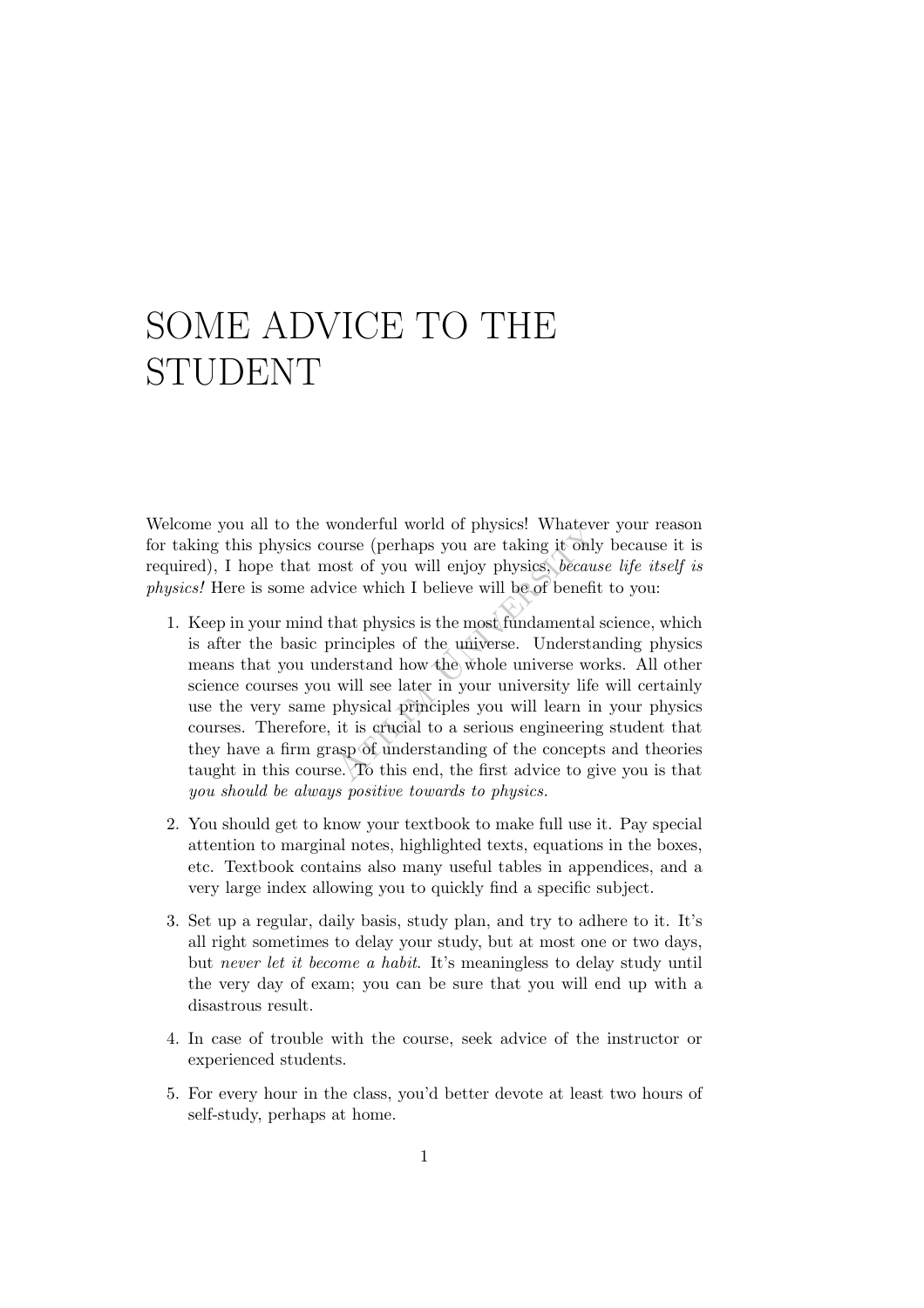- 6. A preliminary reading of the text before attending the lecture will facilitate your learning process. Try to develop this good habit.
- 7. Try to be on time for your class, for learning something new is a matter of discipline.
- 8. In the class, take careful notes, without distracting your attention from your instructor. Whenever you feel necessary, do not hesitate to ask the instructor for further clarification.
- 9. Memorizing does not mean that you have understood or learnt something. So do not memorize anything, instead learn them by heart; that is, try to learn physics so well that you can easily remember any physical principle even so long after you have taken the course. This can be best accomplished by learning physics through practicing. Here is your motto, by the Nobel laureate **R. P. Feynman**: "You don't know anything until you have practiced."
- 10. Enhance your problem-solving skills by following the worked examples, carefully reading solving strategies, hints, pitfalls, etc.
- 11. You should be able to solve a wide range of problems; this can only be done by trying to solve as many problems as possible. It is even better if you can find another way to solve the same problem.
- 12. Seeing a problem's solution in the class does not mean that you understand it. This is merely a self-deception. You must solve that problem and similar ones by yourself.
- 13. Do not attempt to solve any problem unless you understand at least the rudiments of a chapter.
- 14. Plan the way you solve any problem. If the at-hand is a multi-concept problem, a systematic approach will be especially important. Before attempting a problem, make sure that you have understood what are you asked, this usually requires more than one reading. The wording a problem almost always carries the information required for a proper solution. Then, in reading a problem check for any special word or phrase which allow you to interpret the problem. After you have fully understood the problem, just jot down the given quantities as a *list*, and identify which quantity you are asked find. Determine the method for the solution and carry out it.
- 15. Accuracy is very important in solving a problem and in your later engineering career. In all mid-results, keep at least five significant figures and use them in the following procedures. Only at the very end may you give the main result you are asked with three significant figures.

Atilim University - OpenCourseWare Project - phys 101 (h.o.)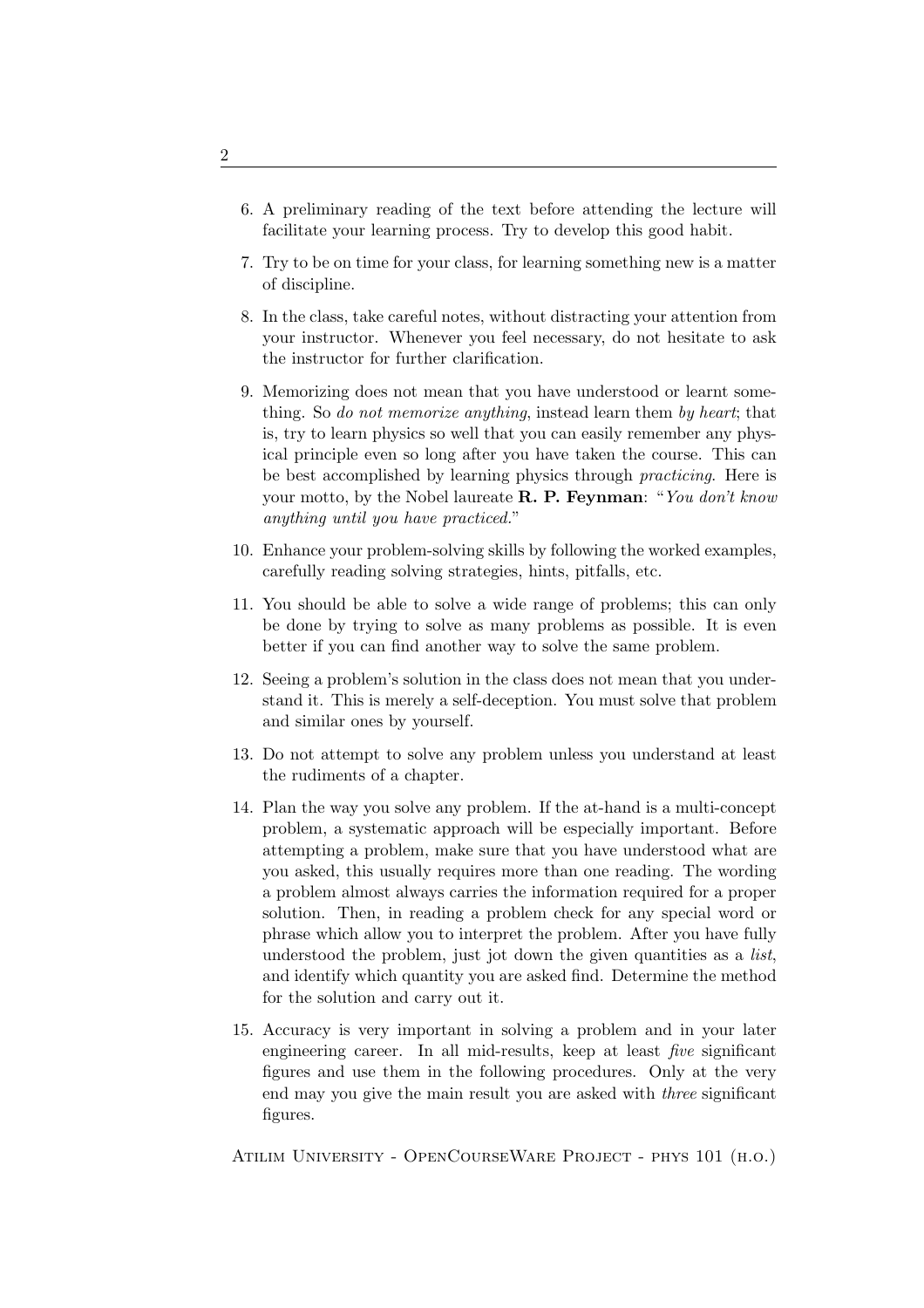- 16. After finishing chapter, you ought to have no difficulty in defining any quantity you have newly learnt. You should be aware of the limitations and assumptions pertaining to the use of a specific formula.
- 17. If you feel you do not understand a point, re-read the text and consult your notes, do not let it go.
- 18. Try to become competent as early as possible to use your calculator, it will soon be one of indispensable tools in your engineering career.
- 19. Physics is a large-volume book, written in a special language: calculus. When you are taking your introductory physics courses, place a special emphasis to the accompanying calculus course. Without a good knowledge of calculus, you can be only average academically; you cannot, and should not, evade calculus. Calculus expresses lengthy ideas in short and succinct forms, following the great master Galileo Galilei: "Facts which at first seem improbable will, even on scant explanation, drop the cloak which has hidden them and stand forth in naked and simple beauty.
- 20. Although calculus is very important, physics is not to be confused with it. Calculus is a tool (but absolutely essential!), not your final goal. You should regard equations in physics as special statements about mechanism of our world; they are not at all abstract, and meaningless, mathematical statements.

In welcoming lines above, I have already made *life* and *physics* equivalent to each other. Therefore it seems appropriate to me close my words with another motto:"Life (physics) is almost always easier than you think. But don't forget that this doesn't necessarily mean that life (physics) is easy! It's my sincere hope that you will find physics fascinating, funny, and more interesting than ever.

H.O., February 2013

Atilim University - OpenCourseWare Project - phys 101 (h.o.)